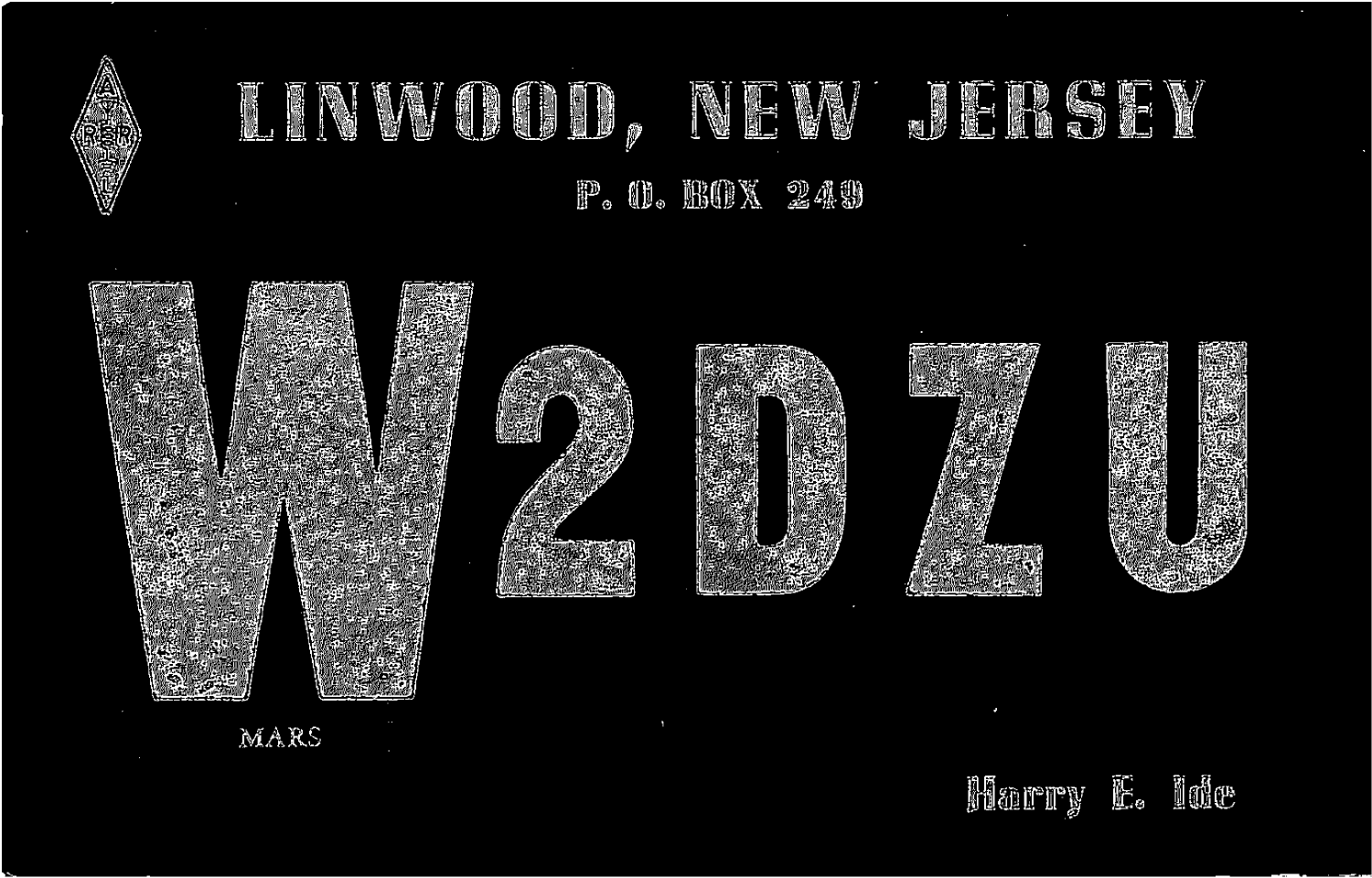CONTACT AND HOPE WE CAN HAVE PRECIATE E.S.T SEP29- $-111$  $2y$ 1955 **SINCERELY** PHONE/CW QSO ō  $\Lambda T$ TO AMATEUR RADIO STATION FROM ale  $\mathbb{R}$ ENINT **ARD** emp WOUD wh  $T\rho$ OUR  $251$ **ENJOYED THE** RECEIVING 表 **CONFIRMING** W MORE MANY OF U